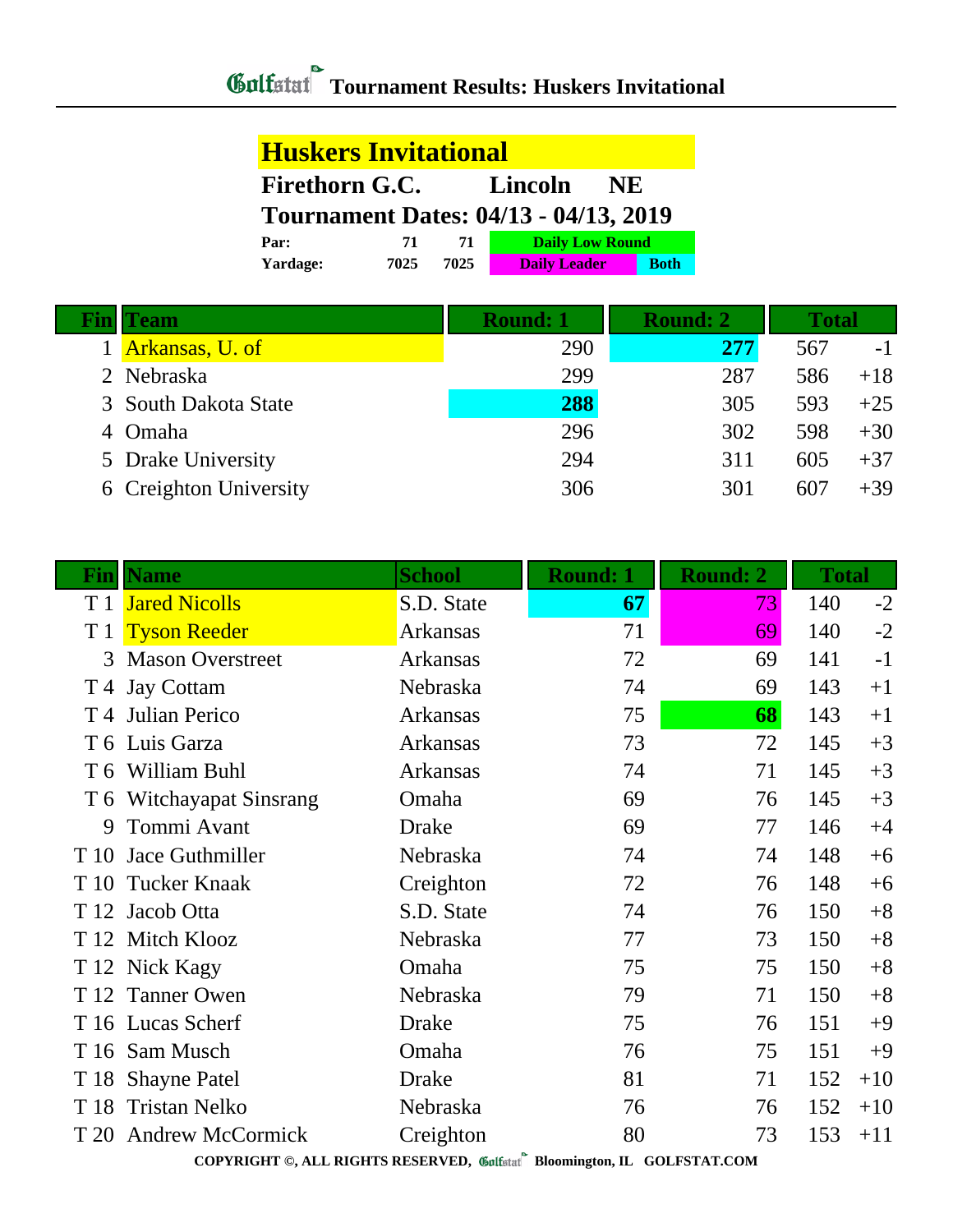## **Tournament Results: Huskers Invitational**

| T 20 Chase Wicklund<br>153<br><b>Drake</b><br>73<br>80<br>Cole Christain<br>77<br>76<br>153<br>T 20<br>Omaha<br>Creighton<br>153<br>T 20 Koy Potthoff<br>74<br>79<br>80<br>153<br>Nate Vontz<br>Creighton<br>73<br>T 20<br>Wil Gibson<br><b>Arkansas</b><br>153<br>76<br>77<br>T 20<br>154<br>T 26 Cameron Jones<br>Nebraska<br>75<br>79<br>T 26 Jackson Wendling<br>74<br>80<br>154<br>Nebraska | $+11$<br>$+11$<br>$+11$<br>$+11$<br>$+11$<br>$+12$<br>$+12$ |
|--------------------------------------------------------------------------------------------------------------------------------------------------------------------------------------------------------------------------------------------------------------------------------------------------------------------------------------------------------------------------------------------------|-------------------------------------------------------------|
|                                                                                                                                                                                                                                                                                                                                                                                                  |                                                             |
|                                                                                                                                                                                                                                                                                                                                                                                                  |                                                             |
|                                                                                                                                                                                                                                                                                                                                                                                                  |                                                             |
|                                                                                                                                                                                                                                                                                                                                                                                                  |                                                             |
|                                                                                                                                                                                                                                                                                                                                                                                                  |                                                             |
|                                                                                                                                                                                                                                                                                                                                                                                                  |                                                             |
|                                                                                                                                                                                                                                                                                                                                                                                                  |                                                             |
| S.D. State<br>155<br>T 28 Alejandro Perazzo<br>76<br>79                                                                                                                                                                                                                                                                                                                                          | $+13$                                                       |
| 78<br>S.D. State<br>77<br>155<br><b>Harry Duggan</b><br>T 28                                                                                                                                                                                                                                                                                                                                     | $+13$                                                       |
| S.D. State<br>71<br>155<br><b>Jonah Dohrer</b><br>84<br>T 28                                                                                                                                                                                                                                                                                                                                     | $+13$                                                       |
| 78<br>T 28 Jonah Wright<br>Omaha<br>77<br>155                                                                                                                                                                                                                                                                                                                                                    | $+13$                                                       |
| Thi Chantrakantanond<br>155<br>Omaha<br>76<br>79<br>T 28                                                                                                                                                                                                                                                                                                                                         | $+13$                                                       |
| Tim Lim<br>77<br>155<br>T 28<br><b>Drake</b><br>78                                                                                                                                                                                                                                                                                                                                               | $+13$                                                       |
| 75<br>Nebraska<br>82<br>157<br>T 34 Patrick Clare                                                                                                                                                                                                                                                                                                                                                | $+15$                                                       |
| 77<br>80<br>157<br>T 34 Sean Song<br>Nebraska                                                                                                                                                                                                                                                                                                                                                    | $+15$                                                       |
| 80<br>159<br>36 Dylan McCabe<br>Nebraska<br>79                                                                                                                                                                                                                                                                                                                                                   | $+17$                                                       |
| S.D. State<br>82<br>81<br>163<br>Jaxon Lynn<br>37                                                                                                                                                                                                                                                                                                                                                | $+21$                                                       |
| Kellen Rossman<br>Omaha<br>82<br>82<br>164<br>38                                                                                                                                                                                                                                                                                                                                                 | $+22$                                                       |
| 82<br>Kevin Wahle<br>83<br>39<br>Creighton<br>165                                                                                                                                                                                                                                                                                                                                                | $+23$                                                       |
| 82<br><b>Drake</b><br>84<br>40<br>Arjun Reddy<br>166                                                                                                                                                                                                                                                                                                                                             | $+24$                                                       |
| 85<br>82<br><b>Bradley Keyer</b><br>Creighton<br>167<br>T 41                                                                                                                                                                                                                                                                                                                                     | $+25$                                                       |
| Sam Batta<br>S.D. State<br>87<br>80<br>167<br>T 41                                                                                                                                                                                                                                                                                                                                               | $+25$                                                       |
| Joe Torkelson<br>Creighton<br>87<br>81<br>168<br>43                                                                                                                                                                                                                                                                                                                                              | $+26$                                                       |
| <b>Austin Palubeskie</b><br>Omaha<br>81<br>88<br>169<br>44                                                                                                                                                                                                                                                                                                                                       | $+27$                                                       |
| 81<br>172<br>45 Kyle MacDonald<br><b>Drake</b><br>91<br>$+30$                                                                                                                                                                                                                                                                                                                                    |                                                             |

Round: 1 Round: 2 Total **TEAM STATISTICS:** Average Score: 295.50 297.17 296.33 Rounds Below Par: 0 1 1 Rounds Even Par: 0 0 0 0 Rounds Above Par: 6 5 11